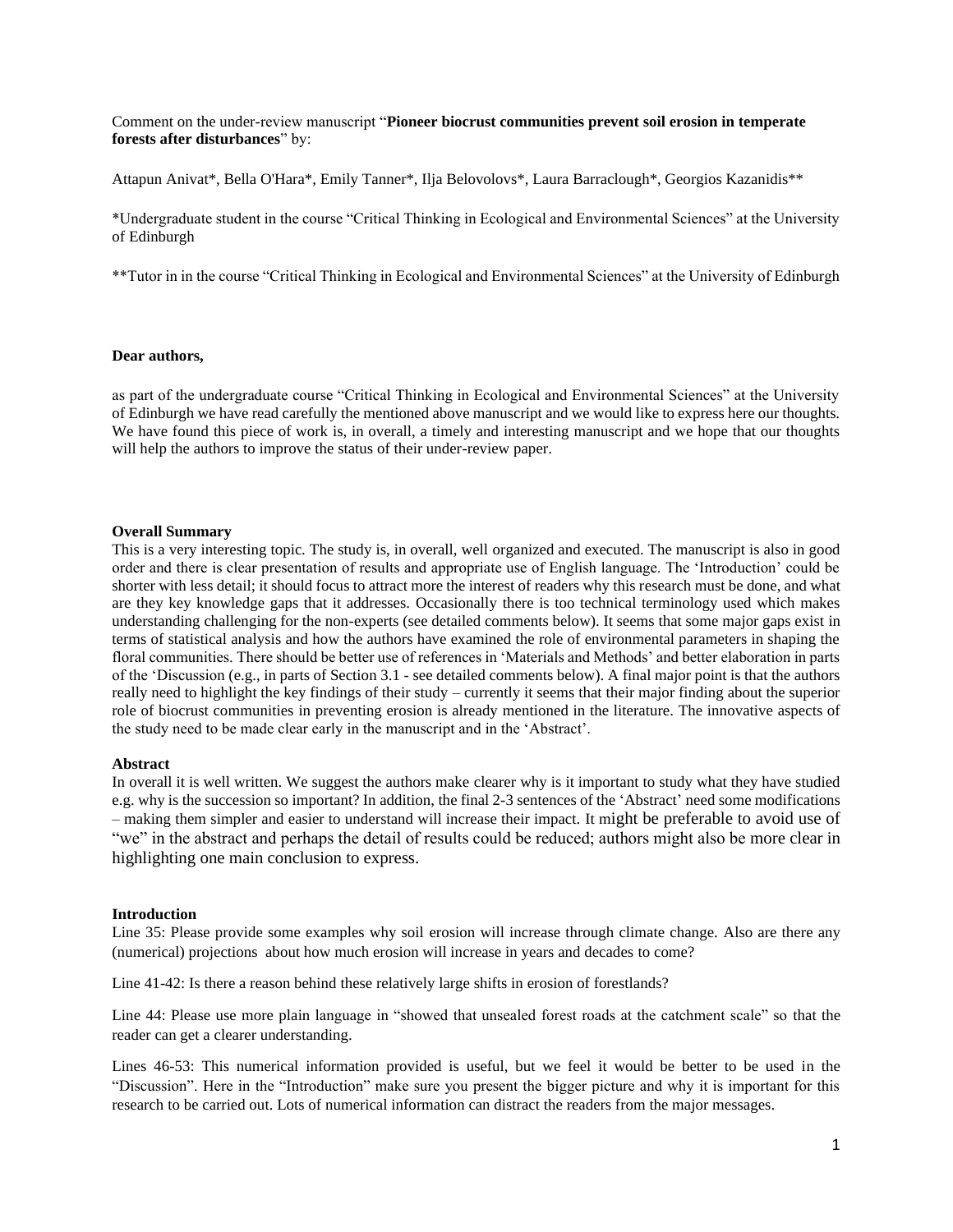The sentence on line 55 could be modified to summarise the point of referencing all of these studies and then group them together in the citation for reference

Line 61: Please explain where the term "cryptogamic" refers to. Also, what do you mean by "understory"?

Line 63: Perhaps replace "edaphic" by "floor"?

Line 68: We feel this should be "bryophyte-dominated"?

Lines 68-70: Please provide briefly some information on the direction of these effects by bryophytes e.g. increase/decrease in runoff etc.

Line 81: Please improve wording.

Line 86: The authors need to make clearer which is the research gap and especially to link it better with previous lines/sections.

Lines 92-94. It is welcome that authors make clear the objectives of their study. We feel though that it would be even better if they make some null hypotheses related to their points e.g., how do they expect that the underlying substrate, vegetation cover and track position will affect soil erosion?

Line 96: Please explain what you mean by "interrill".

In the "Introduction" and especially towards the end of it the authors should make some clearer references on how their findings can be used in good practices for management. They can elaborate on that aspect in the Discussion.

### **Materials and Methods**

Line 121 and further: Could abbreviate genus name in species scientific names for conciseness purposes (e.g. *P. sylvestris*)

Lines 140-146: Please provide references about the use of similar experimental set up in previous studies.

Lines 148-149: The authors need to provide more information about the particular selection of this rainfall intensity e.g., is similar intensities observed often in the studied area? Provide also relevant references.

Line 149- 153: The authors should provide more details about technical aspects mention in there e.g., measurements on surface run off. Please also provide references.

Line 154-155: For how long were the samples left to dry?

Line 156: Please mention what is exactly the aggregate size and which are the measurement units for this parameter.

Line 159-162: It is interesting that measurements on elements (C, N) were made. Please make sure that there are the relevant references made in the "Introduction" so the sections of the manuscript align better.

Line 173. Please improve the wording about nomenclature in Tables.

Lines 183-187. It seems that post-hoc tests were not carried out. Also, it seems that the role of environmental parameters in the flora structure / development has not been accounted/examined for. If this is the case, then it is regarded as a major gap and needs to be addressed.

More information on the number of replicates is needed.

A map showing where the research was carried out would be welcome.

Overall, we believe that the "Materials and Methods" section could have been written more succinctly to make it easier to read.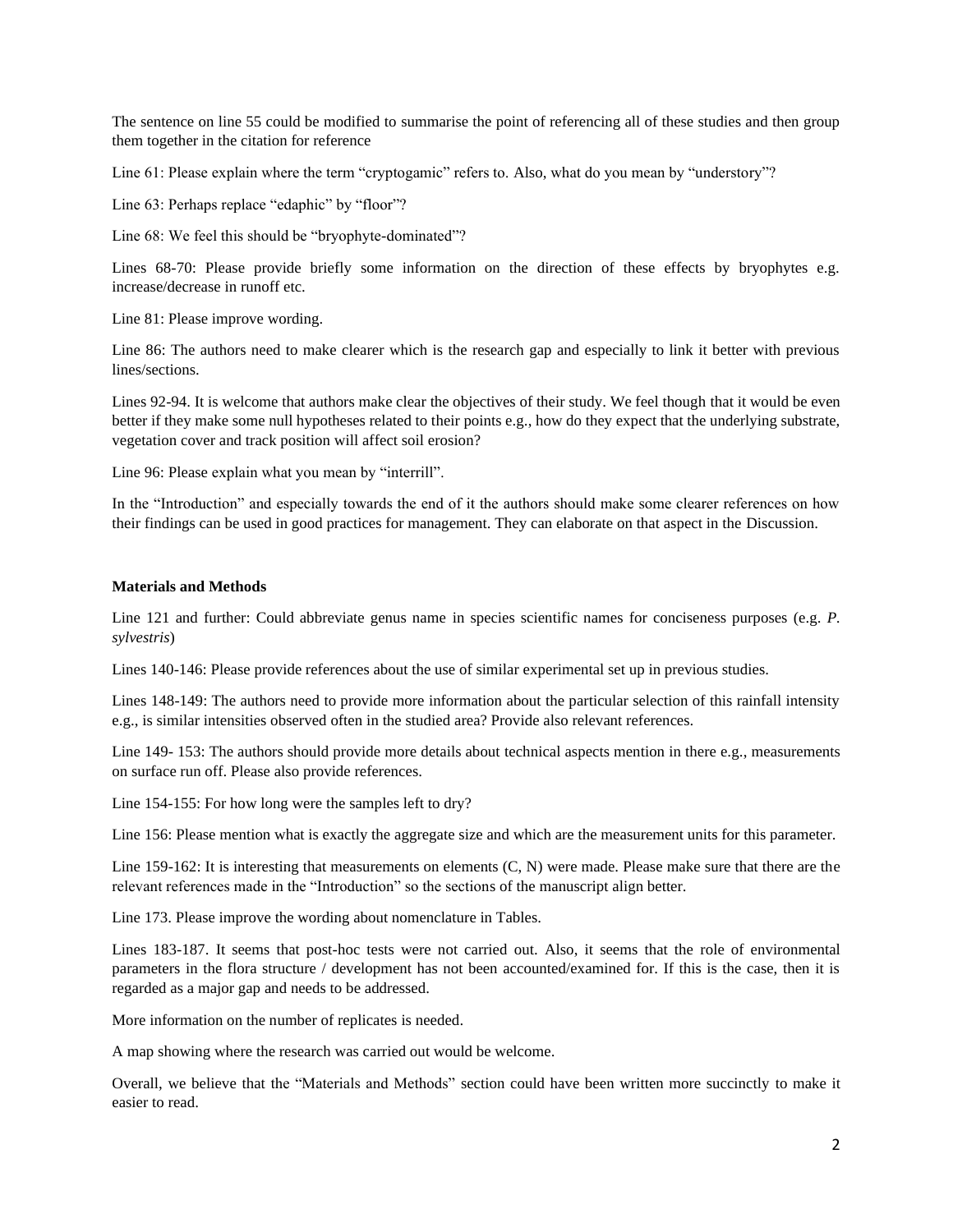# **Results and Discussion**

Line 191: 'Section 3.1.1 – Biocrust species composition'. It seems that this title is not fully adequate as in the section 3.1.1 there are also results about temporal trends. This should be reflected in the Section 3.1.1 title.

Line 193: Please avoid using where possible abbreviations (e.g., 'UF') as it is difficult for the reader to follow them.

Line 196: Please clarify what is 'protonema'.

Line 205 / Table 1: Could table 1 provide more information on composition, cover and richness? Do we need Author column?

Lines 222-223: This is just an assumption on the role of pH; there should be appropriate statistical analysis to explore the role of abiotic environmental parameters in shaping the communities.

Tables 1 and 2: The information shown here is interesting; however it seems that these Tables are a bit long – how about moving them to Supplementary Material?

Lines 227-230: These are major findings and should be moved earlier/up in the Results and Discussion section.

Lines 232: Please clarify the categories that the species belong to e.g. do they belong to 'protonema' or another category?

Line 234: "little importance": Please provide numbers rather than terms like "little importance".

Lines 227-242: This is a big chunk of results but discussion on them is absent.

Line 243: It would be better to start the section with the key result; discussion on it should follow.

Line 246: Please see comments above about stats regarding the role of environmental parameters.

Figure 1: Could be useful to have included a longer caption describing what photographs demonstrate to make the article more accessible for the readers that do preliminary paper skimming. A map of the area would have been highly beneficial for the readers to better visualise the studied site spatial distribution.

Line 271: It is not clear what the authors try to say here e.g. that there are similar trends between biocrust and total coverage trends? Or something else? Please clarify.

Figure 2 caption: Perhaps it would read better as "mean values and standard error are given". Please also remind to the readers the number of replicates.

Line 282: The values of pH should be mentioned.

Lines 288-289: The authors should elaborate on their statements about contradictions between their findings and those from (Corbin and Thiet, 2020; Bergamini et al., 2001; Fojcik et al., 2019).

Lines 289-292: The authors should elaborate on the mechanisms driving positive correlations between vascular plants and moss growth.

Line 292: The statements/discussion on biocrust should be on a separate paragraph.

Lines 327 – 338: Please make sure that you provide p-values where needed. Also, it is not necessary to use extensively phrases such as "A was X times higher than B". Providing the average values, standard error and the p-values would suffice.

Lines 339-341: See our comments above about examining the role of environmental parameters in shaping discharge / run off. For example, how much of the variability in discharge is explained by differences in the soil features?

Sections 3.2.1 and 3.2.2 should be merged. The independent and response variables should be subject to appropriate statistical analysis e.g. distance-based linear modelling (Clarke and Gorley 2015)